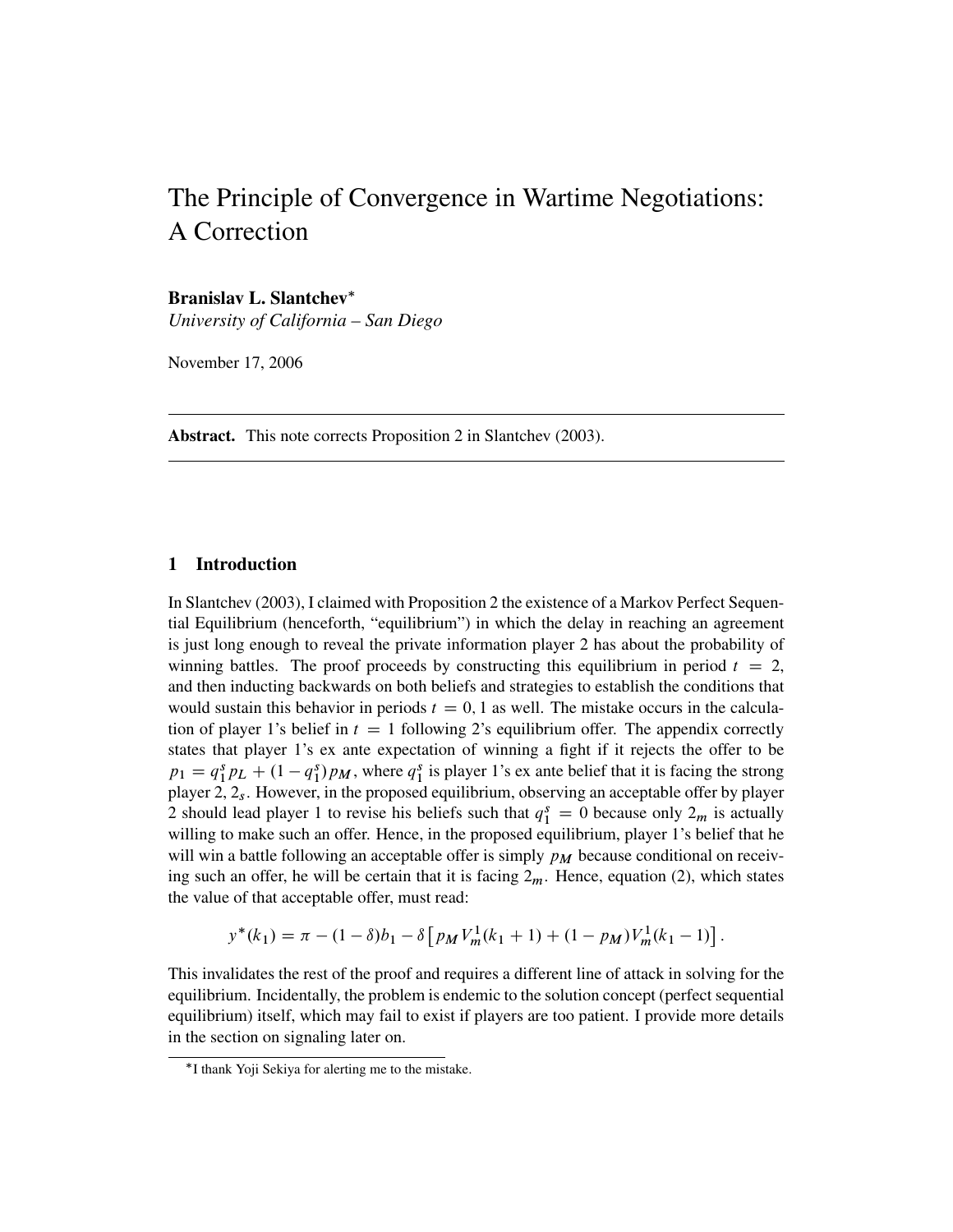#### **2** Equilibrium when  $q^s = 1$

This is identical to the original proof, and is provided here for completeness (the published article omits this for reasons of space). I now specify the strategies if 1 ever becomes convinced that he's facing  $2<sub>s</sub>$ ; that is, if  $q<sup>s</sup> = 1$ . In this case, the belief will never get revised regardless of battle outcomes. I will also assume that it stays unchanged if players take actions inconsistent with their equilibrium strategies.

|                | $q^s=1$                                                                                            |
|----------------|----------------------------------------------------------------------------------------------------|
| 1 proposes     | $x = V_s^1(k)$                                                                                     |
| 1 accepts      | $\pi - y \ge (1 - \delta)b_1 + \delta \left[ p_L V_s^1(k+1) + (1 - p_L) V_s^1(k-1) \right]$        |
| $2_w$ proposes | $y = V_s^2(k)$                                                                                     |
| $2_w$ accepts  | $\pi - x \ge (1 - \delta)b_2 + \delta \left[ \pi - p_H V_s^2(k+1) - (1 - p_H) V_s^2(k-1) \right]$  |
| $2m$ proposes  | $v = V_s^2(k)$                                                                                     |
| $2m$ accepts   | $\pi - x \ge (1 - \delta)b_2 + \delta \left[ \pi - p_M V_s^2(k+1) - (1 - p_M) V_s^2(k-1) \right]$  |
| $2s$ proposes  | $y = V_s^2(k)$                                                                                     |
| $2s$ accepts   | $\pi - x \geq (1 - \delta)b_2 + \delta \left[ \pi - p_L V_s^2(k+1) - (1 - p_L) V_s^2(k-1) \right]$ |
| transitions    | stay at $q^s = 1$ if anyone deviates from the equilibrium strategies                               |
|                | regardless of the outcomes of battles                                                              |

In equilibrium, the player whose turn is it to move will make the complete-information MPE proposal, and the other player will accept it. Note that even though  $2_w$  and  $2_m$  in principle would accept worse offers than  $2<sub>s</sub>$  (because their continuation values from rejection are lower), 1 will never make such offers in equilibrium: he believes that he's facing  $2<sub>s</sub>$ with certainty, so he believes that any deviation from the minimum acceptable offer for  $2<sub>s</sub>$  is sure to be rejected, and this delay is worse than satisfying  $2<sub>s</sub>$ . An analogous argument leads him to accept  $2<sub>s</sub>$ 's offer, which means that neither of the weaker types has any incentive to deviate: offering more leads to acceptance but lower payoff, and offering less leads to rejection and a delay which is also worse (they are more likely to end in a less attractive state because they are more likely to lose the battle). Hence, if player 1 ever becomes convinced that  $q<sup>s</sup> = 1$ , the game will end immediately in the current state with the full-information MPE payoffs.

# **3** Equilibrium when  $0 < q^s < 1$  and  $q^m = 1 - q^s$

Suppose now that  $0 < q<sup>s</sup> < 1$  and  $q<sub>w</sub> = 0$ ; that is, player 1 is certain he is not facing  $2<sub>w</sub>$  but is unsure if he's facing  $2<sub>s</sub>$  or  $2<sub>m</sub>$ . I now specify the strategies such that, along the equilibrium path player 1 makes (belief-state stationary) offers that only  $2<sub>m</sub>$  accepts or else offers  $V_s^1(k)$  that both types accept.

#### **3.1 Player 1 Screens in Proposal Stage**

Consider some period in which it is player 1's turn to make an offer when his prior belief is  $0 < q^s < 1$ , and  $q^m = 1 - q^s$ . He proposes  $x(k)$  that only  $2_m$  accepts and  $2_s$  rejects. Since rejection signals unambiguously player 2's type, it follows that  $q<sup>s</sup> = 1$  should player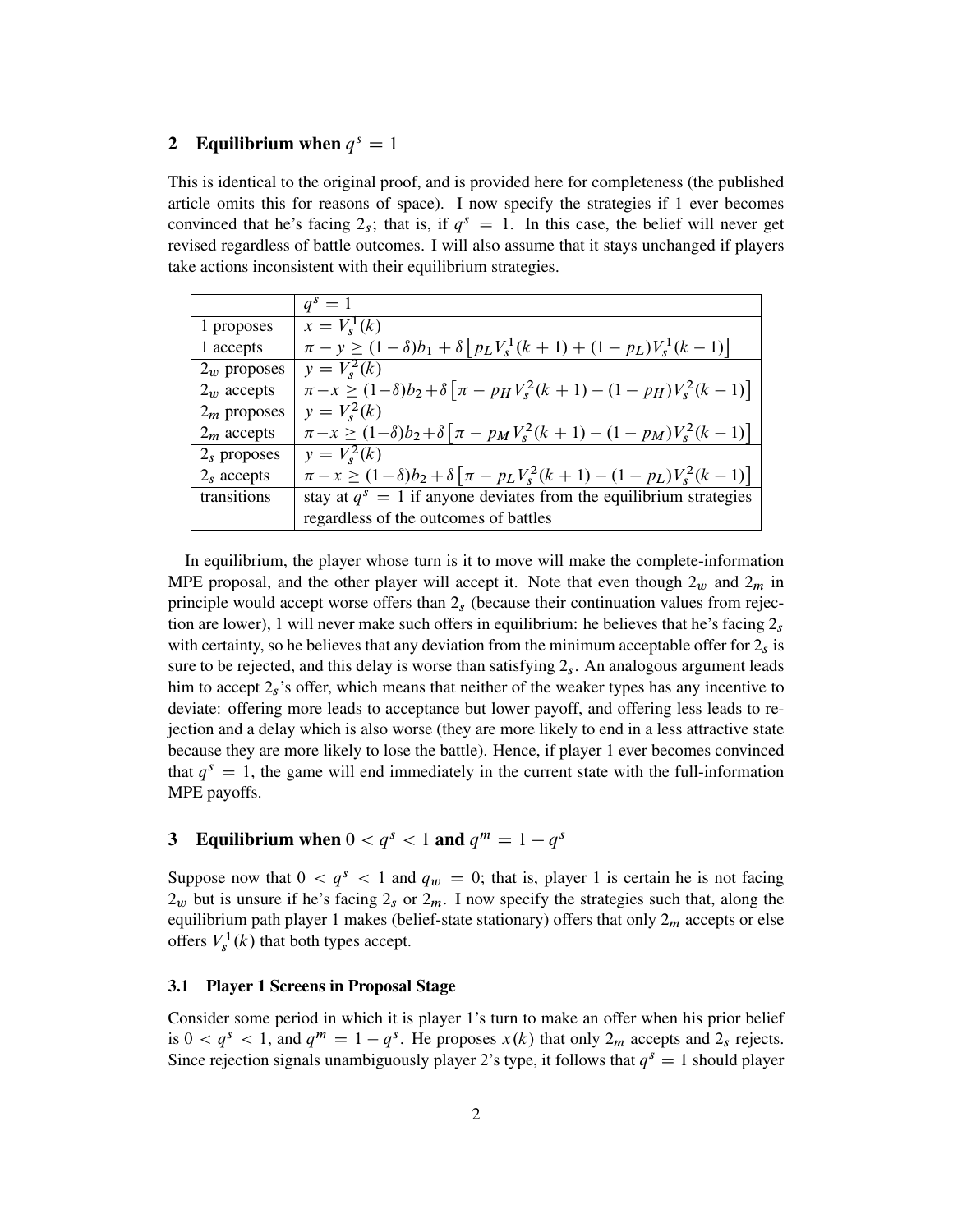2 reject the equilibrium offer. Since  $2<sub>m</sub>$  must be willing to accept x and she can always mimic  $2<sub>s</sub>$  by rejecting it and because 1 will never offer more than the absolute minimum necessary to achieve that acceptance, it follows that:

$$
\pi - x(k) = (1 - \delta)b_2 + \delta \left[ p_M V_s^2(k+1) + (1 - p_M) V_s^2(k-1) \right],\tag{1}
$$

:

where the continuation value follows from the strategies specified above for the case of  $q<sup>s</sup> = 1$ . On the other hand, since  $2<sub>s</sub>$  is willing to reject, it follows that:

$$
\pi - x(k) < (1 - \delta)b_2 + \delta \left[ p_L V_s^2(k+1) + (1 - p_L) V_s^2(k-1) \right]
$$

Finally, it must be the case that player 1 is willing to separate rather than make an offer that both types would accept. Since satisfying  $2<sub>s</sub>$  now requires offering her the full-information equivalent in the current period, it follows that player 1 will screen if:

$$
(1-qs)x(k) + qs [(1-\delta)b1 + \delta (\pi - pLVs2(k+1) - (1-pL)Vs2(k-1))] \ge Vs1(k).
$$

Noting now that

$$
\pi - V_s^1(k) = (1 - \delta)b_2 + \delta \left[ p_L V_s^2(k+1) + (1 - p_L) V_s^2(k-1) \right],
$$

we can rewrite the last inequality as:

$$
(1 - qs)x(k) + qs [(1 - \delta)b1 + \delta(\pi - z)] \ge \pi - (1 - \delta)b2 - \delta z(k),
$$

where  $z(k) = p_L V_s^2(k+1) + (1 - p_L) V_s^2(k-1)$ . Using the definition of  $x(k)$  and letting  $\hat{z}(k) = p_M V_s^2(k+1) + (1 - p_M) V_s^2(k-1)$ , we can rewrite the inequality again as:

$$
(1-qs) [\pi - (1-\delta)b2 - \delta \hat{z}(k)] + qs [(1-\delta)b1 + \delta(\pi - z(k))]
$$
  
\n
$$
\geq (1-\delta)b1 + \delta(\pi - z(k)) + (1-\delta)(\pi - b1 - b2),
$$

where we added and subtracted  $(1 - \delta)b_1$  and  $\delta\pi$  to the right-hand side. This now yields:

$$
(1-qs) [(1-\delta)(\pi - b_1 - b_2) + \delta(z(k) - \hat{z}(k))] \ge (1-\delta)(\pi - b_1 - b_2),
$$

or simply:

$$
\left(\frac{\delta}{1-\delta}\right)\left(\frac{z(k)-\hat{z}(k)}{\pi-b_1-b_2}\right) \geq \frac{q^s}{1-q^s},
$$

where we used the fact that  $\pi - b_1 - b_2 > 0$ . Since the right-hand side is positive, for a solution to exist it must be the case that  $z(k) - \hat{z}(k) > 0$ , which I now show. Using the definitions, this difference yields:

$$
(p_M - p_L) [V_s^2(k-1) - V_s^2(k+1)] > 0,
$$

where the inequality follows from  $p_M > p_L$  and  $V_s^2(k-1) > V_s^2(k+1)$  (recall that higher states are worse for player 2). Intuitively, the difference  $z(k) - \hat{z}(k)$  captures player 1's bonus from delaying agreement one period in an attempt to screen out the weaker player. As the expression above makes clear, it is the difference in the payoffs he would have to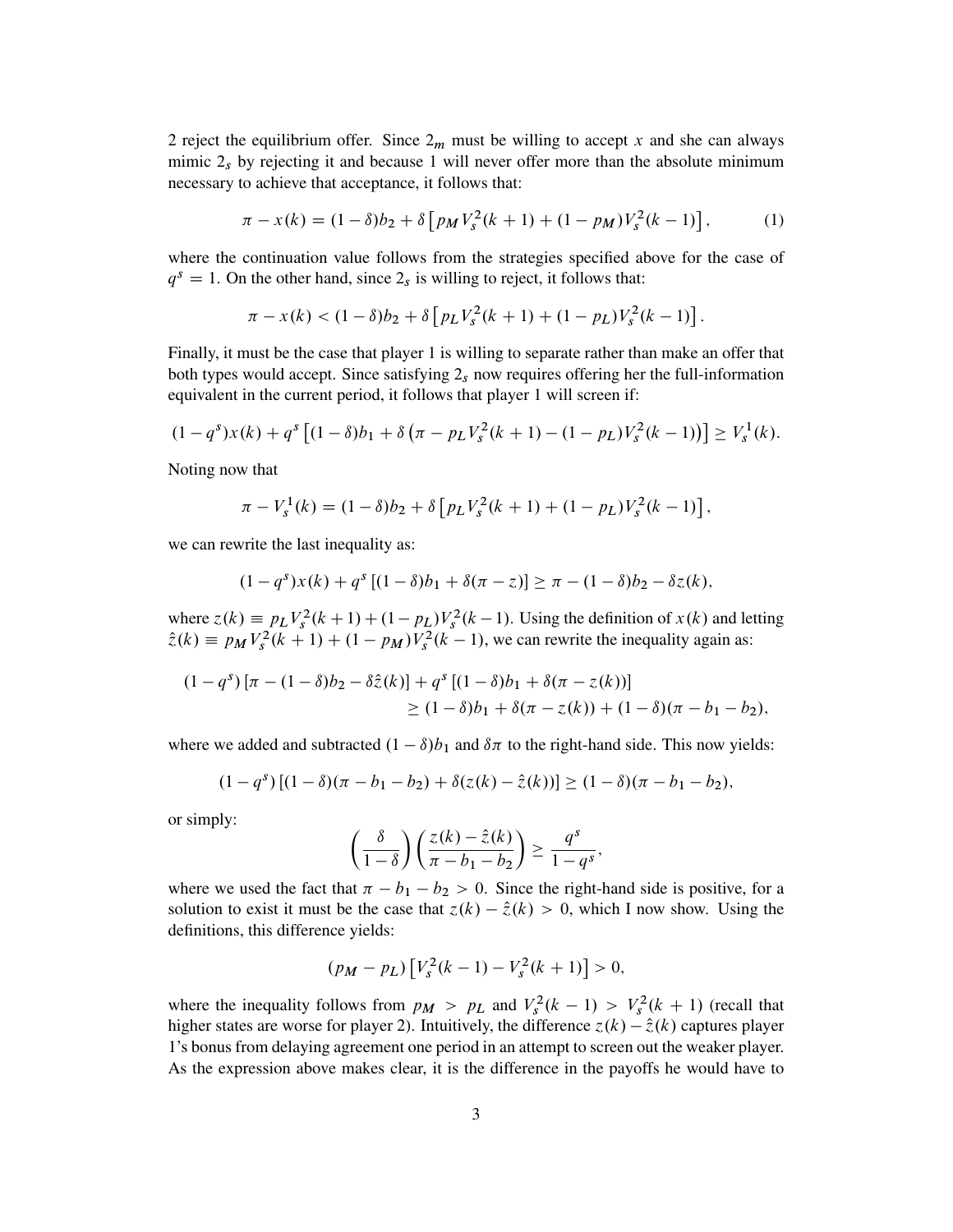offer after winning and losing the battle, times the difference in the probability of winning if he happens to fight the weaker type. This now gives us the condition necessary and sufficient to sustain player 1's screening strategy:  $\frac{q^s}{1-q^s} \leq \zeta$ , where for simplicity and compactness we let  $\zeta(k) \equiv \left(\frac{\delta}{1-k}\right)$  $\overline{1-\delta}$  $\bigg) \left[ \frac{(p_M-p_L)(V_s^2(k-1)-V_s^2(k+1))}{\pi-b_1-b_2} \right.$  $\Big] > 0$ . That is,

$$
q^s \le \frac{\zeta}{1+\zeta} \equiv \overline{q}^s(k). \tag{2}
$$

Observe further that  $\zeta(k) > 0 \Rightarrow \overline{q}^s(k) \in (0,1)$ ; that is, the upper bound on beliefs admits valid probabilities. We conclude that if  $q<sup>s</sup> \leq \overline{q}<sup>s</sup>(k)$ , then we can support a screening strategy for player 1 (observe that it does not depend on the discount factor).

It is possible that player 1 can himself make an offer he is sure will get rejected. Is making a non-serious offer a profitable deviation? Following such a deviation, beliefs remain the same and are only updated by the outcome of the battle. The game then begins with player 2's proposal, so we have to examine her equilibrium strategy first in order to determine what payoff player 1 should expect in that continuation game.

#### **3.2 Player 2's Proposal Strategy**

#### **3.2.1 Separating Proposals: Signaling by the Weaker Type**

Suppose  $2_m$  makes an offer,  $y(k)$ , that player 1 accepts in equilibrium, and  $2_s$  makes a non-serious offer that player 1 rejects. Following  $y(k)$ , player 1 will update that  $q^m = 1$ , and since he can always reject, any acceptable proposal must give him the expected payoff from fighting against  $2_m$  and settling in the next period on  $V_m^1(\cdot)$ .<sup>1</sup> Hence,<sup>2</sup>

$$
\pi - y(k) = (1 - \delta)b_1 + \delta \left[ p_M V_m^1(k+1) + (1 - p_M) V_m^1(k-1) \right].
$$

<sup>&</sup>lt;sup>1</sup>Strategies that support the full information payoff when  $q^m = 1$  are analogous to case when  $q^s = 1$ . Since player 1's belief never changes even if anyone deviates from the strategy, he will always offer  $V_m^1(k)$ and always accept any offer at least as good as  $\pi - V_m^2(k)$ . Clearly,  $2_m$  and  $2_w$  would have no incentive to delay. However, 2s will not settle in any period, except possibly the first, given player 1's strategy. To see this, suppose it is player 1's turn to make an offer and he proposes  $V_m^1(k)$ . This is calibrated to make  $2_m$ indifferent between accepting and delaying to obtain  $V_m^2(\cdot)$  in the next period. The expected payoff for  $2_s$  for rejecting and then mimicking  $2_m$  is  $(1 - \delta)b_2 + \delta \left[ p_L V_s^2 (k+1) + (1 - p_L) V_s^2 (k-1) \right]$ , which is strictly better than  $\pi - V_m^1(k) = (1 - \delta)b_2 + \delta [p_M V_m^2(k+1) + (1 - p_M) V_m^2(k-1)]$  because  $p_L < p_M$  and  $V_m^2(k + 1) < V_m^2(k - 1)$ . In other words, it cannot be an equilibrium strategy for  $2_s$  to accept  $V_m^1(k)$  in any period. An analogous argument shows that she will not propose  $V_m^2(k)$  either. Hence, the subgame perfect strategy is to reject player 1's offer and make non-serious proposals in every period. Starting now in k, this means that player  $2_s$  expects  $W_s^2(k)$  if she does not settle immediately. If  $V_m^2(k) \leq W_s^2(k)$ , then she will not settle in k either. If, on the other hand,  $V_m^2(k) > W_s^2(k)$ , the strategy is a lot more involved. Roughly speaking, it requires that we start with an arbitrary k and suppose first  $2<sub>s</sub>$  would settle in both  $k-1$  and  $k+1$ , in which case she will certainly fight in  $k$ . Then we proceed to analyze  $k - 1$  assuming that she settles there but fights in k, and so on. The entire process is then repeated by supposing that  $2<sub>s</sub>$  would fight in both  $k-1$  and  $k+1$ , and so on. This will construct a strategy that will involve fighting in some periods and settling in others. However, none of this makes any difference from player 1's perspective because the probability of having to face  $2<sub>s</sub>$  is 0, so his expectation is to settle for the full-information MPE payoff against  $2<sub>m</sub>$ .

 $2$ This is where the original proof went astray.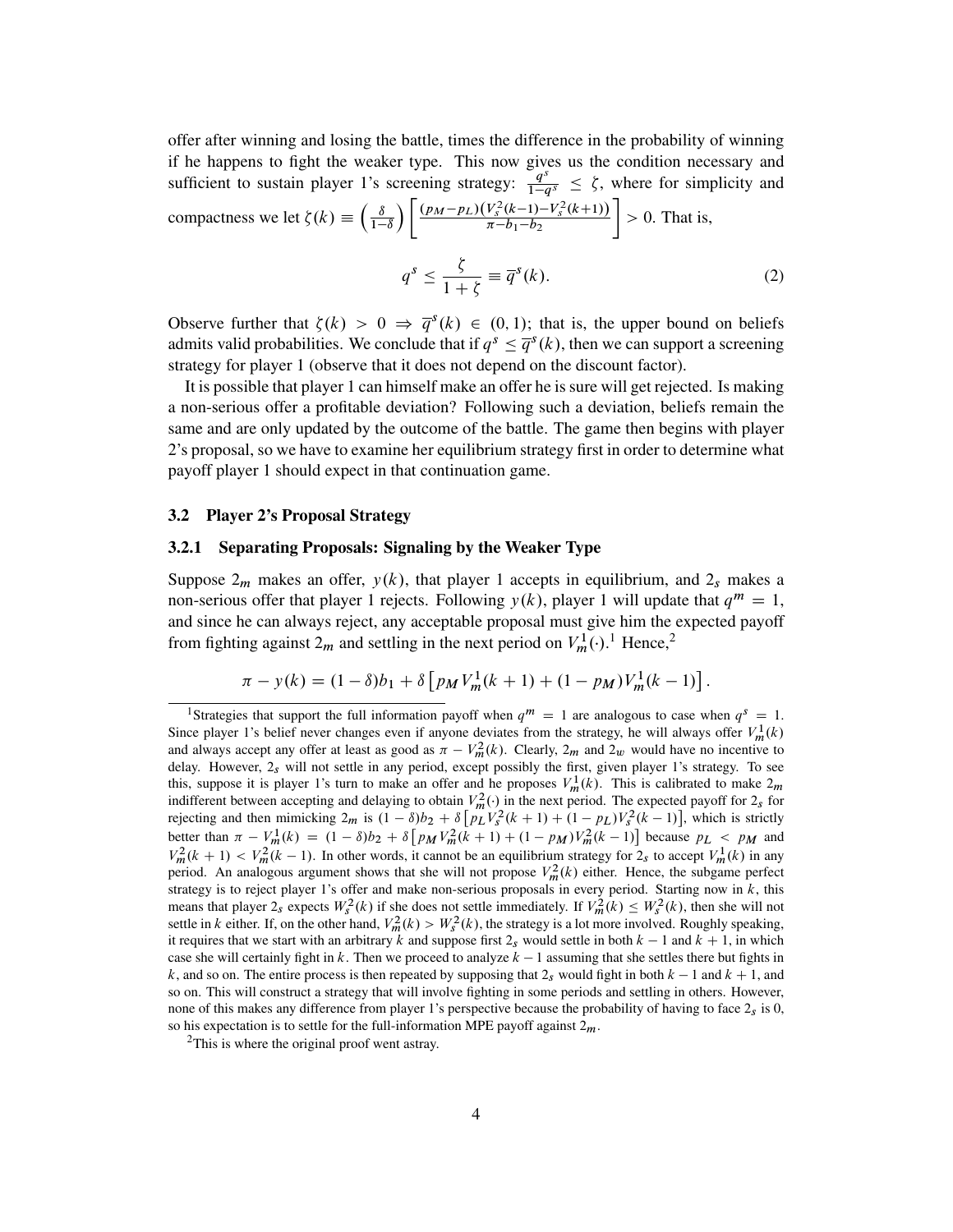Since  $2<sub>m</sub>$  can always mimic  $2<sub>s</sub>$  and make an unacceptable proposal, the equilibrium proposal must be at least that good:

$$
y(k) \ge (1 - \delta)b_2 + \delta \left[ \pi - p_M V_s^1(k+1) - (1 - p_M) V_s^1(k-1) \right],
$$

which gives us:

$$
(1-\delta)(\pi-b_1-b_2)\geq \delta z_m,
$$

where  $z_m = p_M V_m^1(k+1) + (1-p_M) V_m^1(k-1) - [p_M V_s^1(k+1) + (1-p_M) V_s^1(k-1)] >$ 0. This condition has a straightforward interpretation:  $z_m$  is the difference in expected payoffs from revealing one's type and mimicking the stronger player, that is, it is the "bonus" of delaying by one period; on the left-hand side is the remainder of the pie in the current period after a battle is fought. The only way  $2<sub>m</sub>$  would be unwilling to delay is when this remainder exceeds the future benefit of mimicry. Clearly, for high enough discount factors, this condition will be violated because  $V_m^1(k) - V_s^1(k) > 0$  for all  $\delta < 1$ : intuitively, if  $2_m$ is too patient, then delay is not sufficiently costly to deter mimicry. Hence, this introduces an upper bound on the discount factor. Let  $\delta(k)$  be such that  $2<sub>m</sub>$  will be willing to separate for all  $0 \leq \delta \leq \delta(k)$ .

The next step is to establish whether  $2<sub>s</sub>$  will want to separate as well. Since she can always propose  $y(k)$  as well and get it accepted, making a non-serious offer that reveals her type must be at least as good:

$$
y(k) \le (1 - \delta)b_2 + \delta \left[ \pi - p_L V_s^1(k+1) - (1 - p_L) V_s^1(k-1) \right],
$$

which simplifies to:

$$
(1-\delta)(\pi-b_1-b_2)\leq \delta z_s,
$$

where  $z_s = p_M V_m^1(k+1) + (1 - p_M) V_m^1(k-1) - \left[ p_L V_s^1(k+1) + (1 - p_L) V_s^1(k-1) \right] >$ 0. As before,  $z_s$  is the bonus from having waited to convince player 1 that he faces  $2_s$ . This bonus is greater for  $2_s$  than it is for  $2_m$  because since  $p_L < p_M$ , she is more likely to win the battle and end in the more attractive state  $k - 1$ . Note now that  $2<sub>s</sub>$  cannot be too impatient because for low enough delta, she would not want to delay agreement to signal her strength. Hence, this introduces a lower bound on the discount factor. Let  $\delta(k)$  be such that  $2_s$  will be willing to separate for all  $1 > \delta \geq \underline{\delta}(k)$ .

Obviously, for such a solution to exist, it has to be the case that  $z_m \leq \frac{(1-\delta)(\pi - b_1 - b_2)}{\delta} \leq$  $z_s$ . A necessary condition for this to be satisfied is  $z_m \le z_s$ , which is not difficult to demonstrate (in fact, it holds with strict inequality). However, deriving a sufficient condition is difficult because we must know the MPE payoffs and we don't have nice closed-form expressions for those that we can analyze. In fact, it's possible that no solution can be found given some combinations of exogenous variables. This a common problem with perfect sequential equilibria which may fail to exist if the discount factor is high enough. The culprit is the provision of an incentive for the weaker type to be willing to identify herself. Hence, while in principle it may be possible to find such a solution, it may be too restrictive in the sense that it may not work for a wide range of values of the parameters. I now turn to alternative strategies.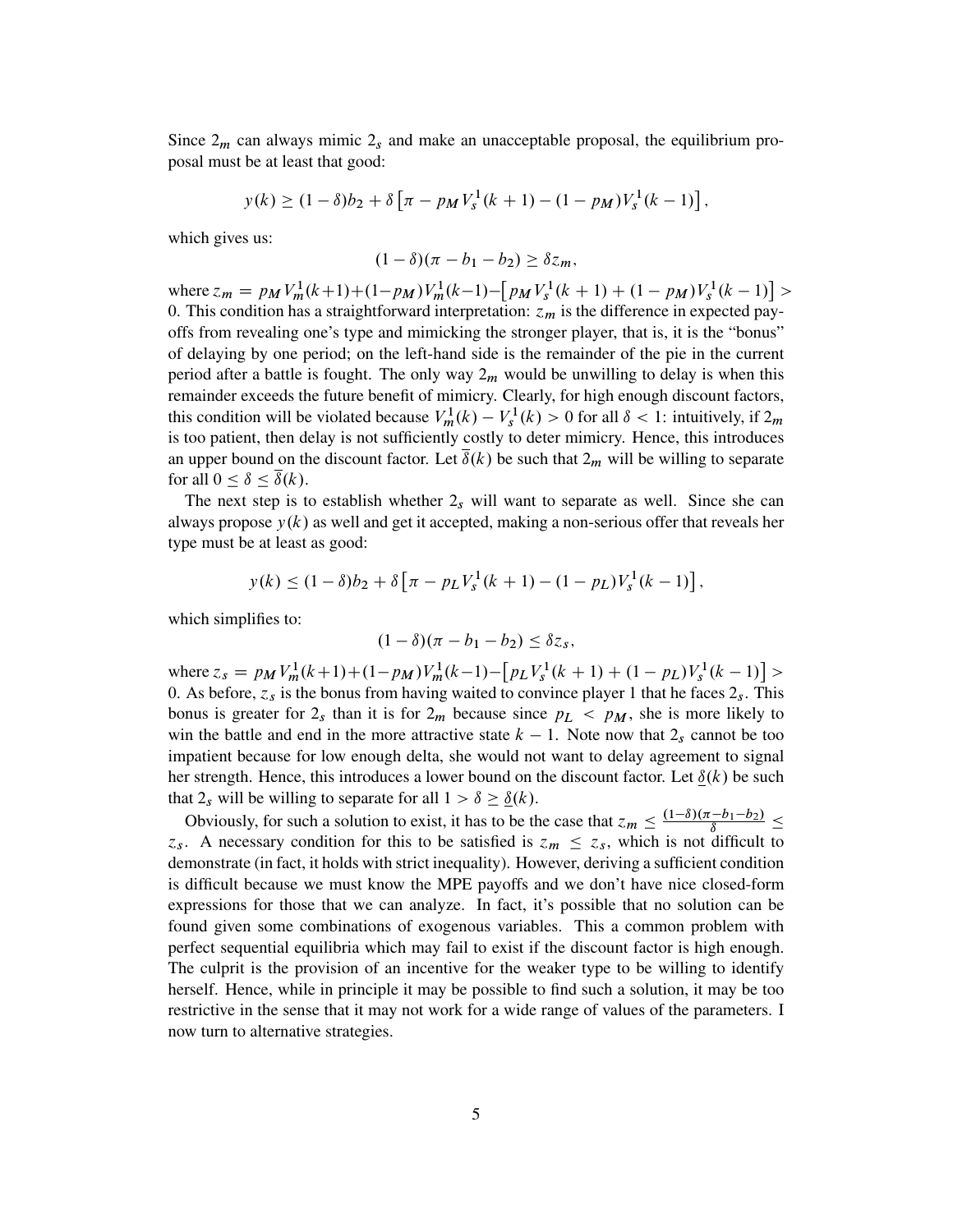#### **3.2.2 Pooling on a Non-Serious Proposal**

Suppose that in equilibrium both  $2_m$  and  $2_s$  make non-serious offers that are rejected by player 1. Since the strategy is pooling, player 1's beliefs remain the same after he receives the offer, and only get updated by the outcome of the battle. Let  $\hat{q}^s(k + 1)$  denote the updated belief if he wins, and  $\hat{q}^s(k-1)$  if he loses. Clearly,  $\hat{q}^s(k+1) < q^s(k) < \hat{q}^s(k-1)$ . There are several cases to examine:

- 1.  $\hat{q}^s(k + 1) \leq \overline{q}^s(k + 1)$  and  $\hat{q}^s(k 1) \leq \overline{q}^s(k 1)$ ; that is, player 1 will screen regardless of the outcome of the battle.
- 2.  $\hat{q}^s(k+1) > \overline{q}^s(k+1)$  and  $\hat{q}^s(k-1) > \overline{q}^s(k-1)$ ; that is, player 1 will not screen regardless of the outcome of the battle.
- 3.  $\hat{q}^s(k+1) \leq \overline{q}^s(k+1)$  but  $\hat{q}^s(k-1) > \overline{q}^s(k-1)$ ; that is, player 1 will screen only if he wins, and will not if he loses.
- 4.  $\hat{q}^s(k+1) > \overline{q}^s(k+1)$  but  $\hat{q}^s(k-1) \leq \overline{q}^s(k-1)$ ; that is, player 1 will screen only if he loses, and will not if he wins. This case cannot occur because it would imply  $\hat{q}^{s}(k-1) \leq \overline{q}^{s}(k-1) < \hat{q}^{s}(k+1)$ , which contradicts  $\hat{q}^{s}(k-1) > \hat{q}^{s}(k+1)$ .

Let's examine the first case first. Making an unacceptable demand results in a battle, and in the next period it leads to screening by player 1: that is, he offers  $x(\cdot)$ , and  $2_m$  accepts it. Hence, the expected payoff to  $2<sub>m</sub>$  from making a non-serious demand is:

$$
y^*(k) = (1 - \delta)b_2 + \delta[\pi - p_Mx(k+1) - (1 - p_M)x(k-1)],
$$

where  $x(k)$  is defined by (1).

Since deviation is a zero-probability event, we need to assign beliefs to player 1 for that case. Since  $2<sub>s</sub>$  has an incentive to delay in the supposed equilibrium, it makes sense to assume that if player 1 observes an unexpected acceptable offer, he will conclude that it was  $2<sub>m</sub>$  that made it. (Note that this is a weaker requirement than the usual assumption which requires player 1 to believe the offer came from the weakest type  $2<sub>w</sub>$ .) Since the only profitable deviation is to make an offer that player 1 would accept immediately even though he believes he faces  $2<sub>m</sub>$  for sure, it follows that the proposal must satisfy:

$$
\pi - y(k) \ge (1 - \delta)b_1 + \delta[p_M V_m^1(k+1) + (1 - p_M)V_m^1(k-1)],
$$

or else player 1 will reject (having been convinced by the attempt that his opponent is  $2<sub>m</sub>$ ). Deviation is not profitable if  $y(k) \leq y^*(k)$ , which after some algebraic manipulation reduces to:

$$
(1 - \delta)(\pi - b_1 - b_2)
$$
  
\n
$$
\leq \delta \left[ p_M \left( V_m^1(k+1) - x(k+1) \right) + (1 - p_M) \left( V_m^1(k-1) - x(k-1) \right) \right].
$$
 (3)

Noting now that

$$
V_m^1(k) - x(k) = \pi - (1 - \delta)b_2 - \delta \left[ p_M V_m^2(k+1) + (1 - p_M) V_m^2(k-1) \right] - x(k)
$$
  
= 
$$
p_M \left[ V_s^2(k+1) - V_m^2(k+1) \right] + (1 - p_M) \left[ V_s^2(k+1) - V_m^2(k-1) \right]
$$
  
> 0,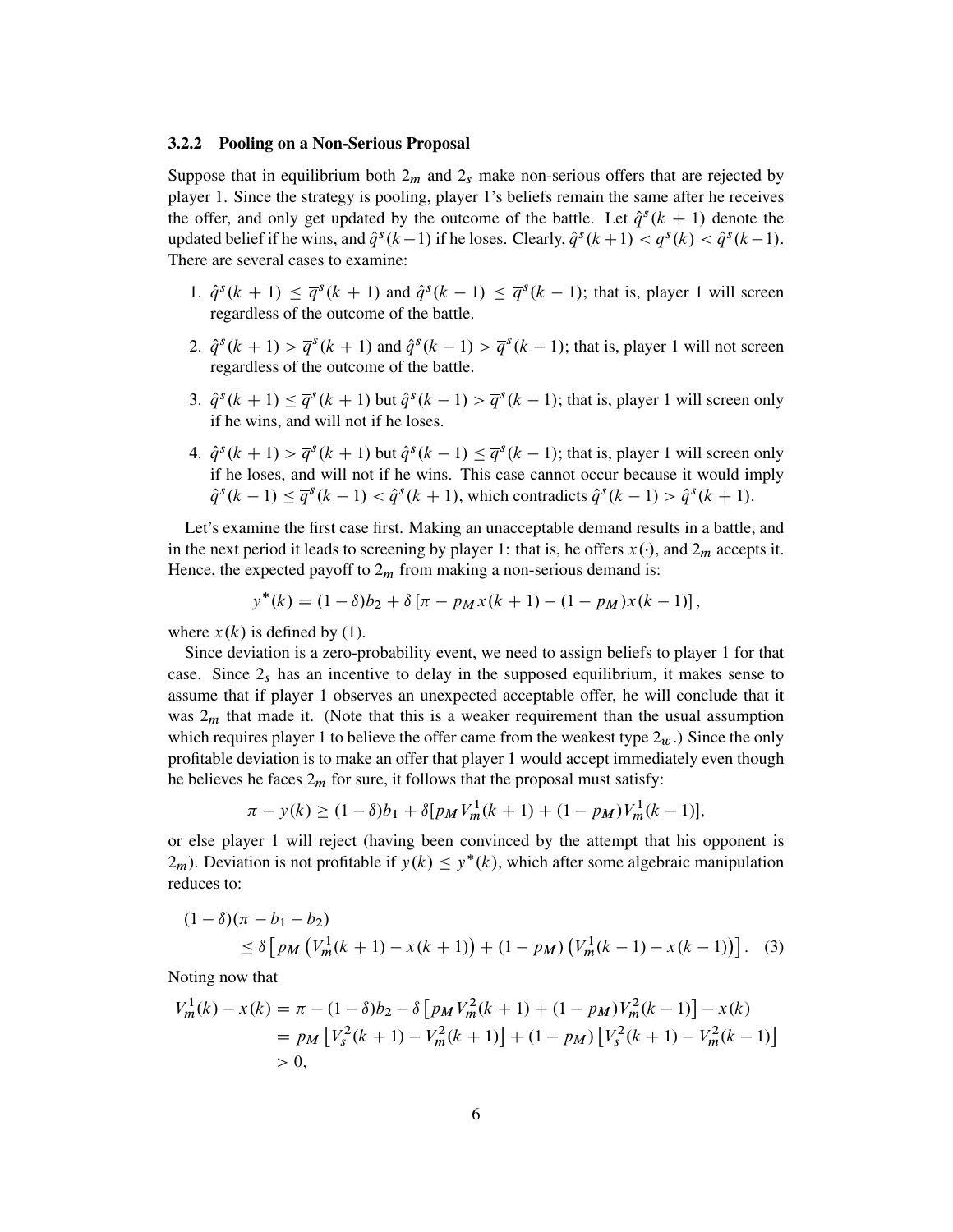where the inequality follows from  $V_s^2(k) > V_m^2(k)$  because  $p_L < p_M$ , we conclude that the right-hand side of (3) is strictly positive and bounded away from 0 for any  $\delta$ . This implies that the inequality can be satisfied for  $\delta$  high enough. Let  $\delta$  < 1 satisfy (3) with equality, so any  $\delta > \delta$  would also satisfy it. In other words, if  $2_m$  is sufficiently patient he would wait to allow player 1 to screen her in the following period. This happens because the offer player 1 has to make to achieve this screening is calibrated such that  $2<sub>m</sub>$  would not want to pretend being  $2<sub>s</sub>$ , and as such it is actually better for  $2<sub>m</sub>$  than what she would have gotten in the fullinformation MPE. Correspondingly, since making an acceptable deviation today requires her to reveal her type, she can only get the (smaller) MPE payoff tomorrow instead of the one she gets when player 1 screens. Hence, if she is sufficiently patient, she would wait to obtain that bonus tomorrow. Observe that if  $2<sub>m</sub>$  is willing to wait, so is  $2<sub>s</sub>$  because she can always mimic  $2<sub>m</sub>$  in the next period but she is more likely to end in the more attractive state by winning the battle. Therefore, if  $\delta$  is sufficiently high, the strategy of pooling on a non-serious demand by  $2<sub>m</sub>$  and  $2<sub>s</sub>$  is optimal conditional on player 1 screening in the next period regardless of the outcome of the ensuing battle.<sup>3</sup>

It is not difficult to see that if player 1 does not screen in the next period but instead offers  $V_s^1(k)$ , the full-information MPE proposal, that  $2_s$  (and hence all other types) would accept, the payoff from pooling only increases for  $2<sub>m</sub>$ , thus increasing the incentive to delay by pooling with  $2<sub>s</sub>$  on an unacceptable proposal in the current period. Hence, the lower bound on the discount factor necessary to sustain this equilibrium will be lower. In other words, if  $\delta$  can sustain pooling when player 1 screens regardless of the outcome of battle, it will certainly sustain pooling when he settles immediately either after victory or regardless of the battle outcome.

Finally, we need to specify the strategy for  $2<sub>w</sub>$  although in the proposed equilibrium with  $q^w = 0$  player 1 never expects to play it (and this type can only appear in this continuation game by deviating from her equilibrium strategy). Since making an acceptable offer con-

$$
\pi - y(k) \ge (1 - \delta)b_1 + \delta [p x(k + 1) + (1 - p)x(k - 1)].
$$

His equilibrium strategy is to reject any offers that do not give him at least that much. This implies that the only possible deviation is for  $2<sub>m</sub>$  to offer the smallest  $y(k)$  that would satisfy this condition with equality. For such a deviation to be unprofitable, it has to be the case that  $y(k) \leq y^*(k)$ , or:

$$
\frac{(1-\delta)(\pi - b_1 - b_2)}{\delta} \le (p - p_M)(x(k+1) - x(k-1)),
$$

 ${}^{3}$ If, instead, we suppose that beliefs are unchanged by deviations, then the pooling strategy cannot be supported. To see this, note that if deviations from the proposed equilibrium strategy do not change player 1's beliefs, it follows that the only possibly profitable deviation is to offer enough to get player 1 to accept it immediately rather than reject in order to screen in the next period. Let  $p = q^s pL + (1 - q^s)pM < pM$ denote player 1's expectation that he will win the battle if he rejects an offer, where the inequality follows from  $p_L < p_M$ . (Observe that this is the equilibrium belief which will be unaffected by deviations.) Player 1's will only accept a (deviating) proposal,  $y(k)$ , if:

which never holds because  $p < p_M$  implies that the right-hand side is negative. Intuitively, if when we suppose that deviations are inconsequential in terms of player 1's beliefs, then a weaker opponent,  $2<sub>m</sub>$ , can take advantage of the relative pessimism and extract a deal today as if player 1 were still unsure of her type. However, since it is optimal for  $2<sub>s</sub>$  to delay to signal strength when player 1 makes an offer, it is odd to suppose that player 1 does not revise his beliefs downward if he suddenly sees an unexpected acceptable proposal: it can only have come from the weaker player.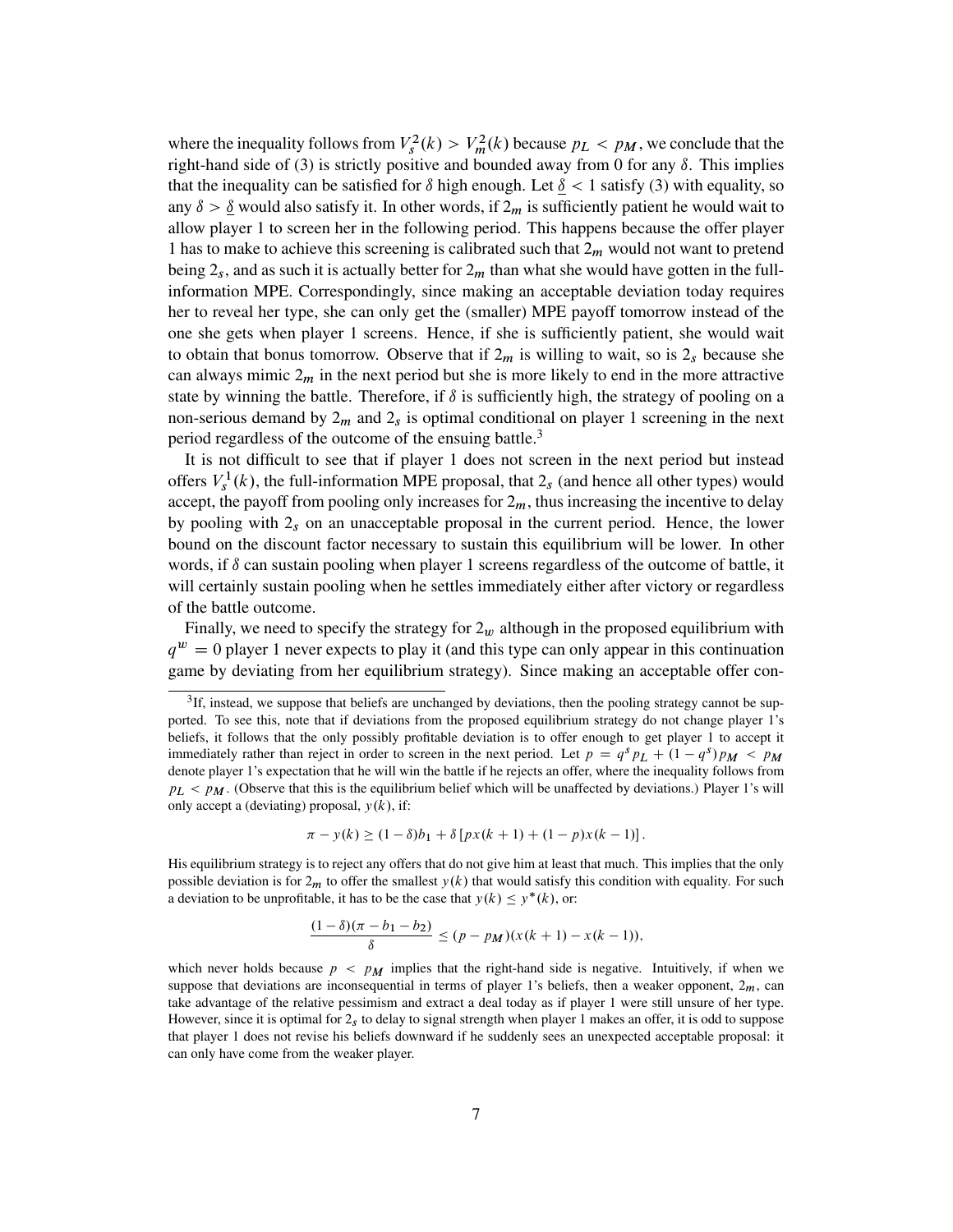vinces (wrongly) player 1 that it came from  $2<sub>m</sub>$ , this is the best  $2<sub>w</sub>$  can expect to get. If  $\delta$  is high enough, even this type would prefer to pool in order to obtain the much higher payoff when player 1 screens in the following period. If, however,  $\delta$  is lower, she would make the minimum acceptable proposal immediately, convince player 1 her type is  $2<sub>m</sub>$ , and end the game in the current period. For our equilibrium it is inconsequential which of these is the case since it is a zero-probability event and as such does not affect player 1's expected payoffs or the behavior of the other types of player 2.

#### **3.2.3 Pooling on an Acceptable Proposal**

Suppose now that  $\delta < \delta$ , and so the strategies of pooling on a non-serious demand cannot be supported in equilibrium. Suppose further that it is even lower than the minimum discount factor that would make  $2<sub>m</sub>$  only willing to reveal her type by making an acceptable proposal. When players are that impatient, the only remaining alternative is for both  $2<sub>m</sub>$  and  $2<sub>s</sub>$  to make an offer that player 1 immediately accepts. Since these types pool on their proposal, player 1's beliefs will remain unchanged until after the battle. Let  $p = q^s p_L + (1 - q^s)p_M$ denote player 1's expected probability of winning the battle. Again, suppose that he will screen in the next period no matter what that outcome. Player 1 will only accept a pooling proposal,  $y^*(k)$ , whenever:

$$
\pi - y^*(k) \ge (1 - \delta)b_1 + \delta [px(k+1) + (1 - p)x(k-1)].
$$

If player  $2_s$  is willing to pool, so will  $2_m$ , hence it is sufficient to establish that  $2_s$  would not be willing to deviate by making an unexpected unacceptable offer. Assume that seeing such a demand convinces player 1 that his opponent is  $2<sub>s</sub>$ . Then, in the continuation game he will offer  $V_s^1(\cdot)$  and all types would settle immediately. Deviating from the pooling strategy would then yield:

$$
y(k) = (1 - \delta)b_2 + \delta \left[ \pi - p_L V_s^1(k+1) - (1 - p_L) V_s^1(k-1) \right].
$$

Player  $2<sub>s</sub>$  would not deviate even though this would convince player 1 of her type whenever  $y(k) \leq y^*(k)$ , or:

$$
\delta \left[ px(k+1) + (1-p)x(k-1) - \left( p_L V_s^1(k+1) + (1-p_L) V_s^1(k-1) \right) \right] < (1-\delta)(\pi - b_1 - b_2).
$$
 (4)

To see that the left-hand side of this inequality is strictly positive for any  $\delta > 0$ , observe that  $p > p_L$  and  $x(k) > V_s^1(k)$ , where the latter follows from the fact that player 1 prefers to screen by offering  $x(k)$  and risking rejection instead of settling immediately by offering  $V_s^1(k)$ . As  $\delta$  goes to zero, the left-hand side converges to zero, while the right hand-side converges to the strictly positive  $\pi - b_1 - b_2$ . This now means that (4) will only be satisfied if  $\delta$  is low enough. Let  $\delta$  solve this condition with equality: then it will hold for all  $\delta < \delta$ as well. Given the fact that  $2<sub>s</sub>$  is unwilling to delay, neither of the weaker types would have any incentive to attempt it either. This implies that their equilibrium strategy is to make the same demand.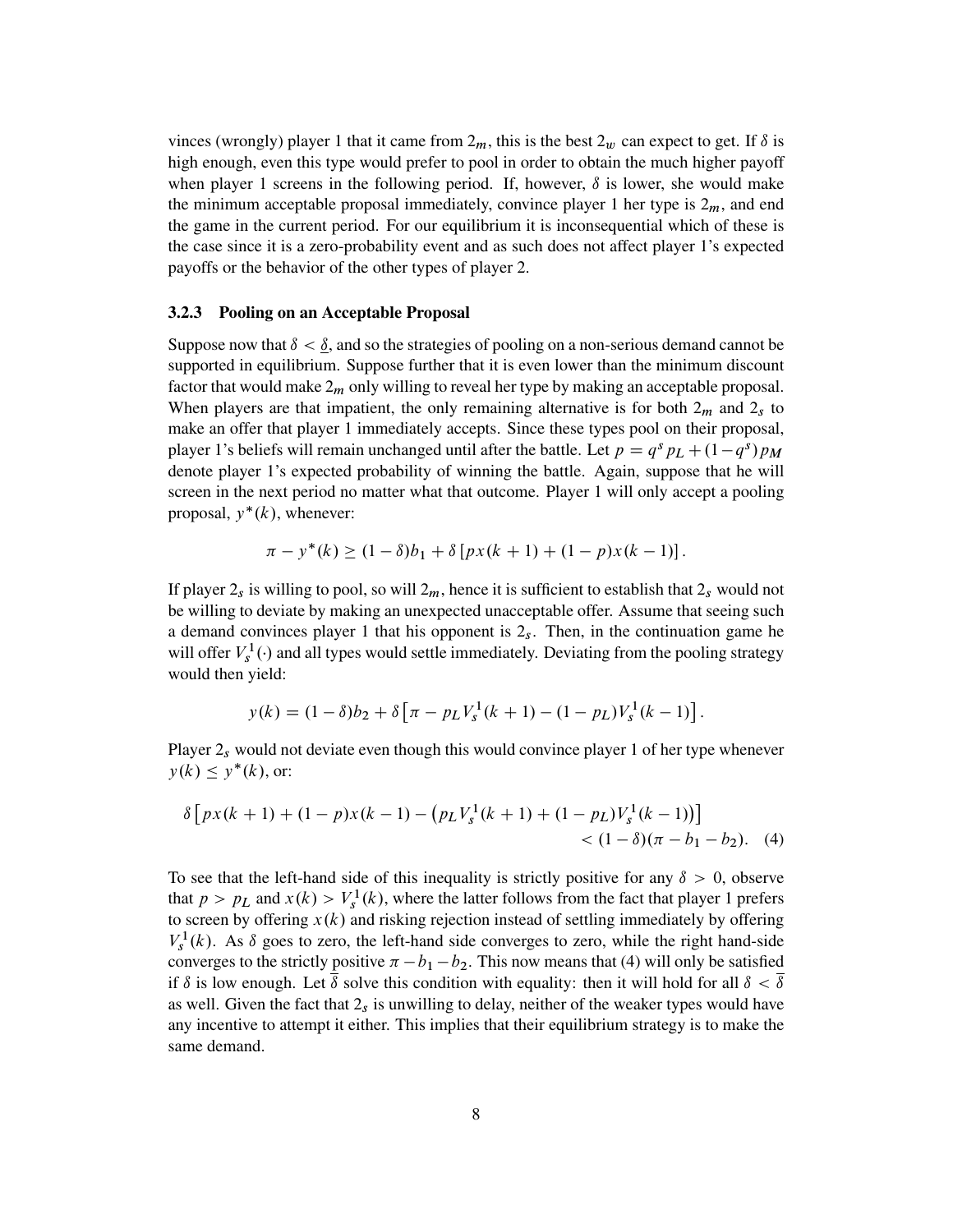What happens if player 1 is expected to settle on  $V_s^1(\cdot)$  in the next period regardless of the outcome of battle? Preventing deviation then requires a slight modification of (4), as follows:

$$
\delta(p - p_L) \left[ V_s^1(k+1) - V_s^1(k-1) \right] < (1 - \delta)(\pi - b_1 - b_2),
$$

which is satisfied for  $\delta$  low enough. In fact, since player 1's expected payoff is lower (because he will be settling for less in the next period), it takes a smaller offer to satisfy him in the current period, making deviation even less tempting. In other words, if  $\delta$  is low enough to prevent deviation when player 1 screens, it will certainly be enough to prevent deviation when he makes an acceptable offer.

#### **3.3 Player 1 Does Not Screen in the Proposal Stage**

Finally, suppose  $q^s > \overline{q}^s(k)$ , and so player 1 has no incentive to screen out  $2_m$ : he is so convinced that his opponent is the strong type  $2<sub>s</sub>$ , that the expected payoff of offering slightly less on the small chance that she will turn out to be  $2<sub>m</sub>$  and accept it is not worth the risk of delay with the corresponding (relatively high) probability that he will lose the ensuing battle if he happens to be facing  $2<sub>s</sub>$  after all. Since the equilibrium offer must be acceptable to  $2<sub>s</sub>$ , we only need to examine potentially profitable deviations by the strong type: if she is willing to accept player 1's offer, so will all weaker types. Since only the strongest type would have an incentive to reject an equilibrium offer, assume that player 1's belief following rejection is  $q<sup>s</sup> = 1$ , and so he will expect to settle on the full-information MPE,  $V_s^2(\cdot)$ , in the next period. If that's the case, the equilibrium offer must give  $2_s$  at least:

$$
\pi - x(k) \ge (1 - \delta)b_2 + \delta \left[ p_L V_s^2(k+1) + (1 - p_L) V_s^2(k-1) \right],
$$

which implies that  $x(k) = V_s^1(k)$ ; that is, player 1 must make the full-information MPE offer as if he were playing  $2_s$  for sure today. Hence, whenever  $q^s < \overline{q}^s(k)$ , his equilibrium strategy is to always propose  $V_s^1(k)$  and reject any proposals worse than  $\pi - V_s^2(k)$ ; if he observes an unexpected rejection, update to believe that  $q<sup>s</sup> = 1$ , otherwise beliefs remain unchanged by deviations. All types of player 2 pool on demanding  $V_s^2(k)$  with each type rejecting offers that are worse than waiting to settle in the next period (e.g.,  $2<sub>m</sub>$  rejects any offer that does not give her at least  $(1 - \delta)b_2 + \delta [p_M V_s^2(k+1) + (1 - p_M)V_s^2(k-1)].$ Of course, since player 1 never makes these lower offers, they are off the equilibrium path.

The last possibility is that player 1 makes a non-serious proposal that is sure to get rejected by both types, which means that his beliefs will only be updated by the battle outcome. If player 2 pools on a non-serious proposal in the next period, then the earliest player 1 can expected to go screening is two periods in the future, and at that point he is faced with the same choice except maybe he will settle immediately instead of screening. In any case, this delay is costly and player 1 will strictly prefer to screen today.

#### **3.4 Strategies**

Table 1 shows the equilibrium strategies when  $q^s \in (0, 1)$  and  $q^m = 1 - q^s$ , and when the discount factor is high enough to support pooling on non-serious demands by player 2 types.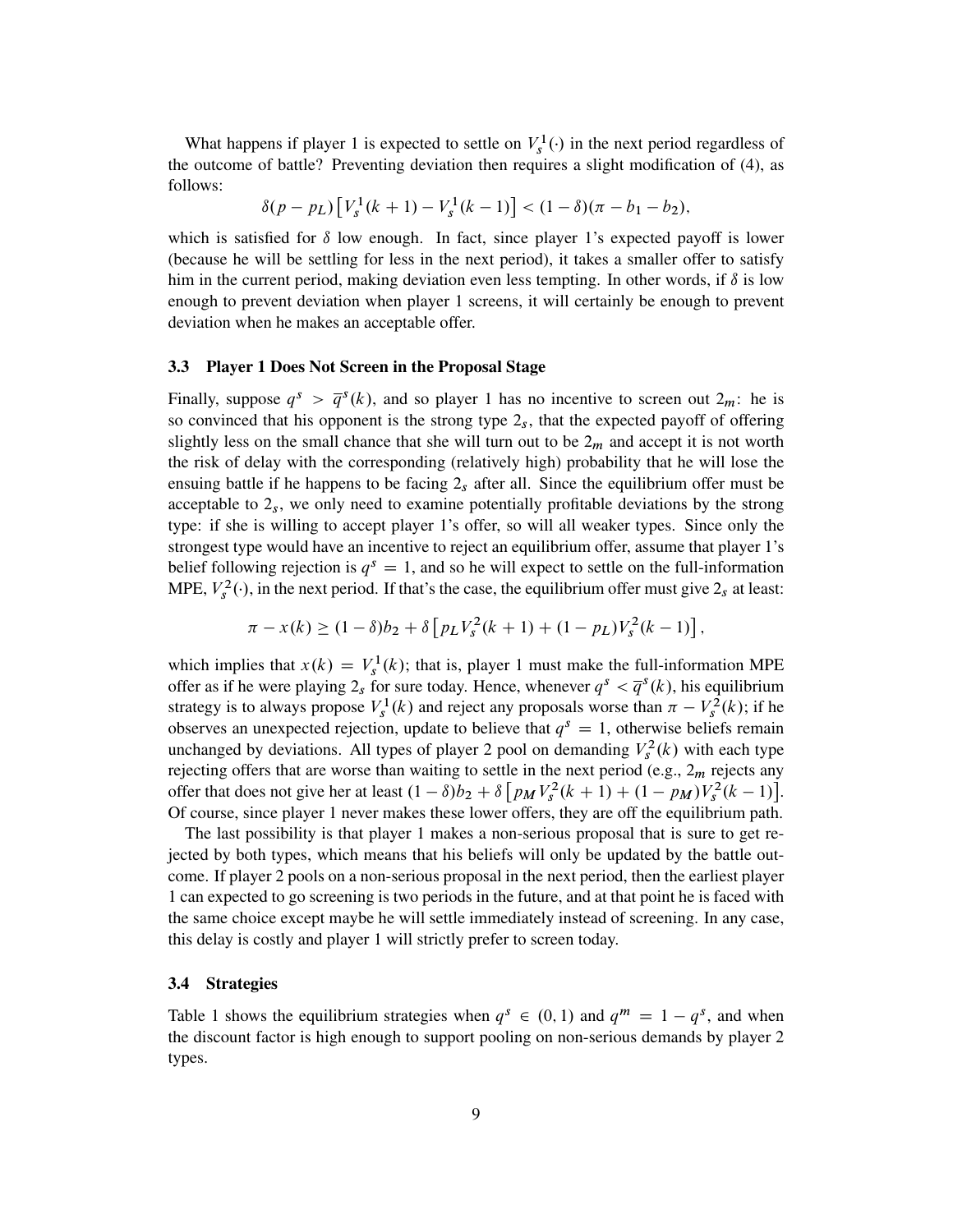Let  $y_m(k) = \pi - (1 - \delta)b_1 - \delta[p_M V_s^1(k+1) + (1 - p_M) V_s^1(k-1)].$  Also, let  $x_m(k) = \pi - (1 - \delta)b_2 - \delta \left[ p_M V_s^2(k+1) + (1 - p_M)V_s^2(k-1) \right]$ , and  $x_w(k) = \pi (1 - \delta)b_2 - \delta \left[ p_H V_s^2(k+1) + (1 - p_H) V_s^2(k-1) \right]$ . Note that there are many possible non-serious demands. The easiest is to demand the entire pie, which is what I have used in the table.

|                | $\overline{0 < q^s \leq \overline{q}^s(k)}$ | $\overline{1 > q^s > \overline{q}^s(k)}$ |  |  |
|----------------|---------------------------------------------|------------------------------------------|--|--|
| 1 proposes     | x(k)                                        | $V^1_{s}(k)$                             |  |  |
| 1 accepts      | $y \leq y_m(k)$                             | $y \leq V_s^2(k)$                        |  |  |
| $2_w$ proposes | $\pi$                                       | $V^2_{s}(k)$                             |  |  |
| $2_w$ accepts  | $x \leq x_w(k)$                             | $x \leq x_w(k)$                          |  |  |
| $2m$ proposes  | $\pi$                                       | $V_{s}^{2}(k)$                           |  |  |
| $2m$ accepts   | $x \leq x(k)$                               | $x \leq x_m(k)$                          |  |  |
| $2s$ proposes  | $\pi$                                       | $V_s^2(k)$                               |  |  |
| $2s$ accepts   | $x \leq V_s^1(k)$                           | $x \leq V_s^1(k)$                        |  |  |
| transitions    | update to $q^m = 1$ if a proposal           | update to $q^s = 1$ if out of equi-      |  |  |
|                | $y \leq \pi$ is observed, update to         | librium rejection occurs and oth-        |  |  |
|                | $q^s = 1$ if player 2 rejects $x(k)$ ,      | erwise update $q^s$ with the out-        |  |  |
|                | do not change beliefs after any             | come of battle only                      |  |  |
|                | other deviations, only update $q^s$         |                                          |  |  |
|                | with the outcome of battle by               |                                          |  |  |
|                | Bayes rule                                  |                                          |  |  |

Table 1: Equilibrium when  $q^s \in (0, 1)$ ,  $q^m = 1 - q^s$ , and  $\delta$  is sufficiently high to support pooling on non-serious demands.

Table 2 provides a numerical example to illustrate the equilibrium given by Table 1. Parameters are:  $N = 10, \pi = 1, b_1 = 0.10, b_2 = 0.05, q<sup>s</sup> = 0.10, p<sub>L</sub> = 0.15,$  and  $p_M = 0.75$ . For any starting state  $0 < k < N$ , the updated belief after player 1 winning a battle is  $\hat{q}^s(k+1) = 0.0217$ , and after losing a battle,  $\hat{q}^s(k-1) = 0.2742$ , provided player 2's action does not change his prior belief  $q^s$ . In this case, since  $\hat{q}^s(k + 1) < \hat{q}^s(k - 1)$  $\overline{q}^{s}(k)$  for all k, it follows that player 1 would screen in any state k given his initial belief  $q<sup>s</sup>$  (which will remain unchanged if the game starts with player 2's move because both her types pool on a non-serious demand). The column  $U_1(x(k))$  lists player 1's expected payoff from making his screening offer  $x(k)$ ; that is, it takes into account the probability that it will be rejected by  $2<sub>s</sub>$ .

To read the table, start with some state, say,  $k = 6$ . Suppose it is player 1's turn to make an offer. Screening with  $x(k) = 0.35$  gives him an expected utility  $U_1(x(k)) = 0.34$  $0.32 = V_s^1(k)$ , which is what he would get from not screening and just offering  $2_s$ 's fullinformation MPE payoff immediately (which would get accepted). If it is player 2's turn to make a proposal, type  $2<sub>m</sub>$ 's expected payoff from pooling with  $2<sub>s</sub>$  on a non-serious offer yields  $y^*(k) = 0.56 > 0.26 = y(k)$ , which is what she would get if she were to make an informative offer that player 1 accepts.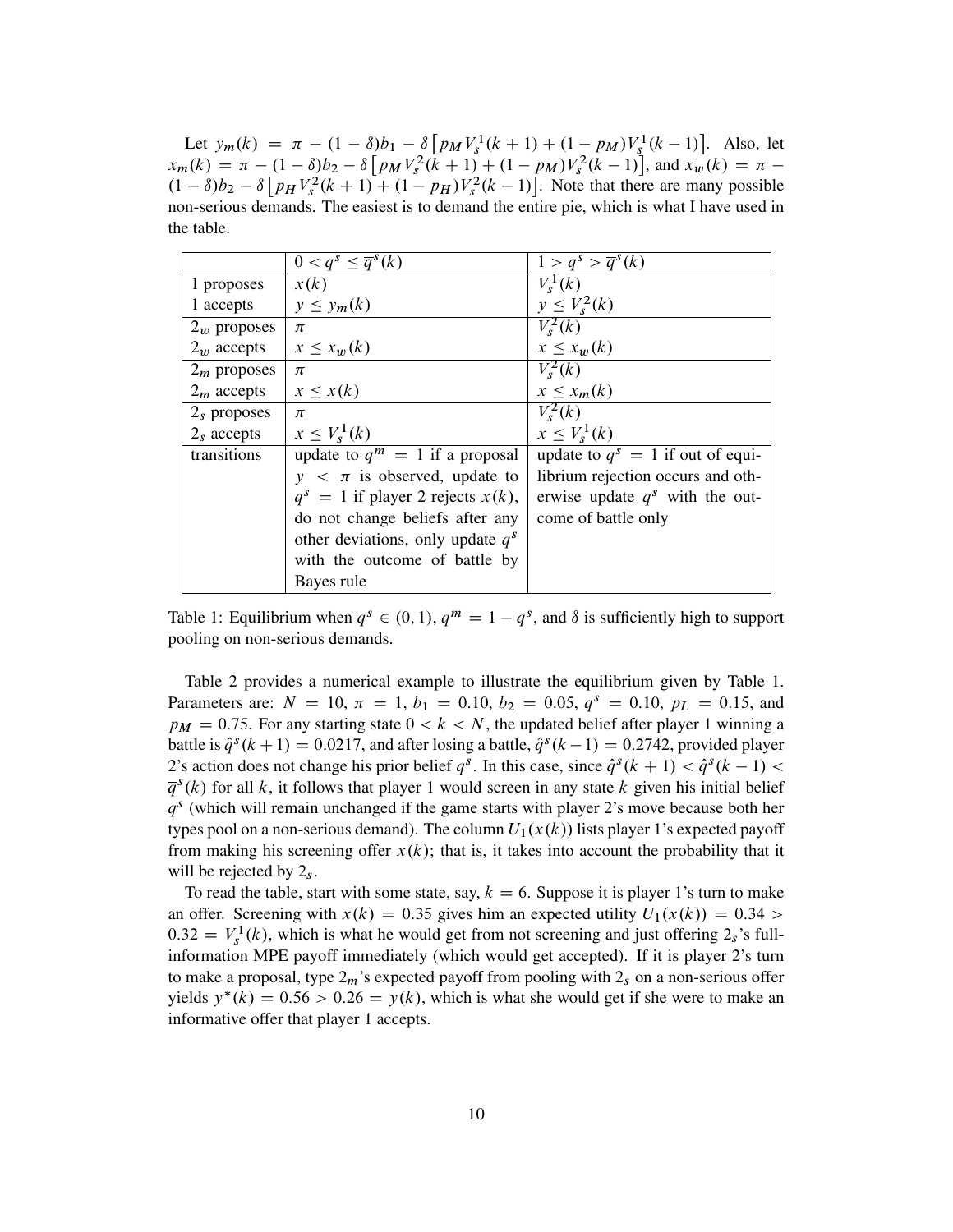| $\mathcal{k}$ | (k)  | $V_s^2(k)$ | $\overline{q}^s(k)$ | x(k) | $U_1(x(k))$ | $y^*(k)$ | y(k) |
|---------------|------|------------|---------------------|------|-------------|----------|------|
| 0             | 0.00 | 1.00       | 0.00                | 0.00 | 0.00        | 1.00     | 1.00 |
| 1             | 0.11 | 0.97       | 0.44                | 0.18 | 0.16        | 0.77     | 0.58 |
| 2             | 0.14 | 0.88       | 0.43                | 0.20 | 0.19        | 0.68     | 0.43 |
| 3             | 0.22 | 0.85       | 0.37                | 0.27 | 0.26        | 0.67     | 0.39 |
| 4             | 0.24 | 0.78       | 0.36                | 0.29 | 0.27        | 0.61     | 0.34 |
| 5             | 0.30 | 0.76       | 0.31                | 0.34 | 0.33        | 0.60     | 0.32 |
| 6             | 0.32 | 0.71       | 0.30                | 0.35 | 0.34        | 0.56     | 0.26 |
| 7             | 0.37 | 0.70       | 0.30                | 0.40 | 0.39        | 0.51     | 0.24 |
| 8             | 0.39 | 0.64       | 0.47                | 0.46 | 0.45        | 0.24     | 0.16 |
| 9             | 0.50 | 0.56       | 0.80                | 0.85 | 0.81        | 0.13     | 0.12 |
| 10            | 1.00 | 0.00       | 1.00                | 1.00 | 1.00        | 0.00     | 0.00 |

Table 2: Numerical Example for Equilibrium from Table 1.

# **4** Equilibrium when  $0 < q^s, q^m, q^w < 1$

The solution is analogous to the case with only two types. (In fact, it can be extended to an arbitrary number of types provided there are sufficient number of forts to permit screening without hitting boundary conditions.) The solution essentially revolves around the incentives player 1 will have to screen out the weaker types, for which he must not be too pessimistic. He may choose to screen out  $q^w$  first, followed by  $q^m$ , or he may screen both  $q^w$  and  $q^m$  from  $q^s$  in one step without distinguishing which of the weaker types it is actually facing. The trade-off is between the costs of delay and the risk of having to fight a battle he will lose with a higher probability and obtaining slightly more on the bargaining table today (the familiar risk-return trade-off). Whether player 2 chooses to delay in order to signal her strength depends on the discount factor: when  $\delta$  is very low, she pools on a common acceptable demand, when it is moderate the stronger types separate by making an unacceptable demand while the weaker ones make an acceptable one, and when it is high, all types pool on an unacceptable demand.

To make matters more precise, suppose in equilibrium player 1 screens out  $2<sub>w</sub>$  in the first period, then player 2 makes a non-serious proposal in the next, and player 1 screens out  $2<sub>m</sub>$ in the third period, with the game ending in the fourth period. In this equilibrium, the game from second period reduces to the case we've already examined:  $q_w = 0$  and  $q^s + q^m = 1$ with  $q^{s}$ ,  $q^{m} \in (0, 1)$ . In this equilibrium the starting state,  $k_0$ , is such that whenever a battle occurs, the continuation game equilibrium involves the screening we have already analyzed. Turning now to player 1's initiate choice, observe that since  $2<sub>w</sub>$  must be willing to accept the offer  $x_0(k)$ , it follows that in equilibrium it must give her at least as much as mimicking the behavior of the other types: that is, rejecting and making an unacceptable proposal in the next period, followed by mimicking  $2<sub>m</sub>$  and accepting player 1's screening offer in the third period. If she plays this strategy,  $2_w$  can guarantee herself a payoff of  $y_w(k)$  in the second period where

$$
y_w(k) = (1 - \delta)b_2 + \delta[\pi - p_H x(k + 1) - (1 - p_H)x(k - 1)],
$$

where  $x(k)$  is defined by (1). This now means that her expected payoff from rejecting an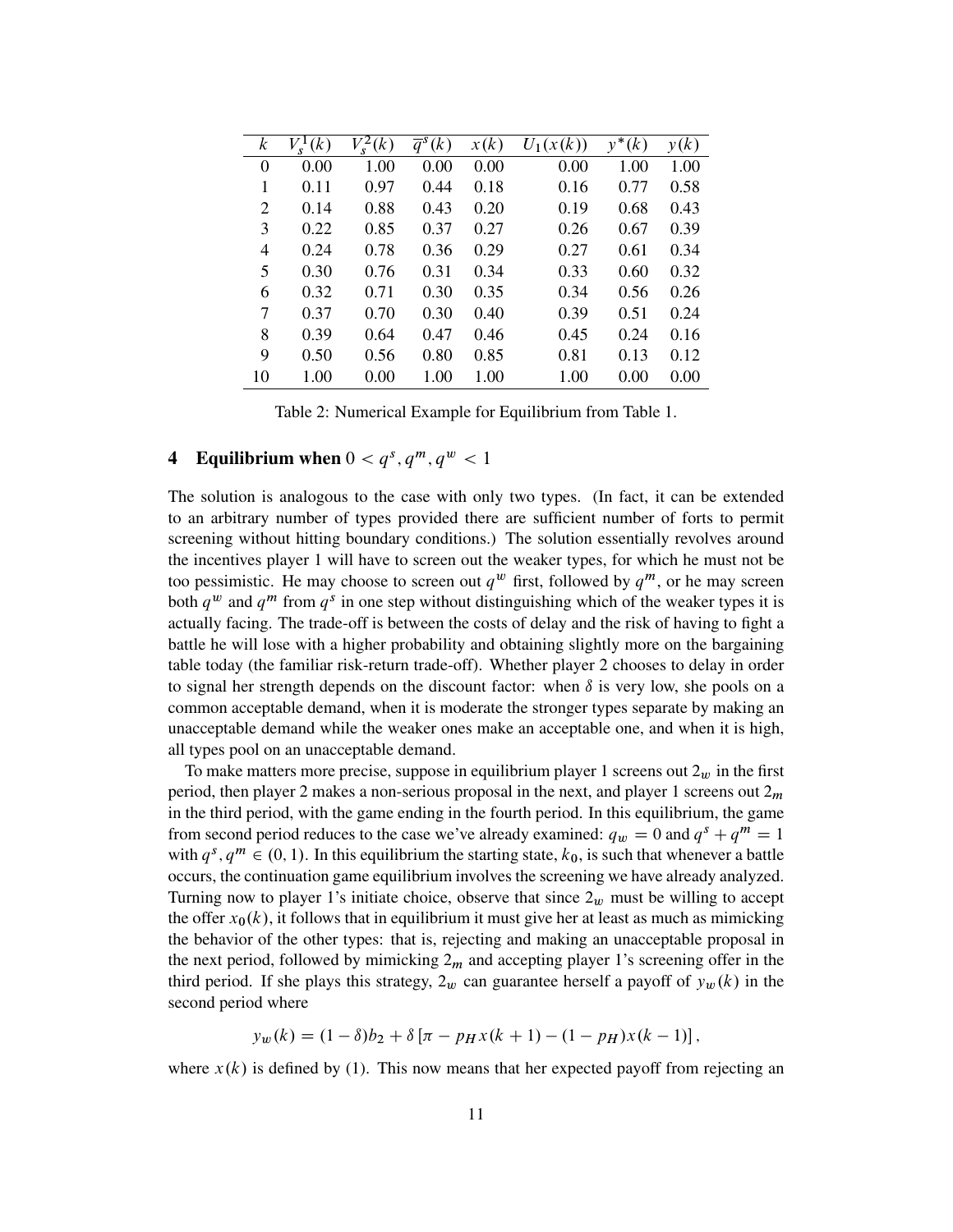offer in the first period given player 1's beliefs that rejection signals  $q^w = 0$ , is:

$$
(1 - \delta)b_2 + \delta [p_H y_w(k + 1) + (1 - p_H)y_w(k - 1)].
$$

Since in equilibrium player 1 would never offer more than this absolute minimum, it follows that:

$$
\pi - x_0(k) = (1 - \delta^2)b_2 + \delta^2 \pi - \delta^2 z_w(k),
$$

where  $z_w(k) = p_H^2 x(k + 2) + 2p_H(1 - p_H)x(k) + (1 - p_H)^2 x(k - 2)$ , which we can rewrite as:

$$
x_0(k) = (1 - \delta^2)(\pi - b_2) + \delta^2 z_w(k)
$$
 (5)

Observe now that since the offer is calibrated to make  $2<sub>w</sub>$  indifferent between accepting it and mimicking  $2_m$ 's strategy, it follows that the offer  $x_0(k)$  is strictly less than  $2_m$ 's expected payoff because  $2<sub>m</sub>$  is more likely to be in a more attractive state in two periods than  $2_w$  (because  $p_M < p_H$ ). Hence,  $2_m$  is sure to reject this offer, and so will  $2_s$ . What we need to show now is that player 1 will want to make this screening offer rather than satisfy all three types or both  $2_w$  and  $2_m$ .

If player 1 makes an offer that both  $2_w$  and  $2_m$  accept, his beliefs following rejection will be  $q^s = 1$ , in which case player 2 would demand  $V_s^2(\cdot)$  in the next period, and player 1 will accept. If player 1 is willing to screen out  $2<sub>w</sub>$ , this should not be a profitable deviation. Recall that player 1's payoff from separating  $2<sub>m</sub>$  from  $2<sub>s</sub>$  in state k is:

$$
U_1(k;q^s) = (1-q^s)x(k) + q^s [(1-\delta)b_1 + \delta(\pi - p_L V_s^2(k+1) - (1-p_L)V_s^2(k-1))]
$$

given that his beliefs are  $q^s \in (0, 1)$  and  $q^m = 1 - q^s$ . Since player 2 is expected to make a non-serious offer, two battles will occur conditional on rejection of his initial offer. If the initial offer is rejected, player 1 will update that  $q^w = 0$  and, by Bayes' rule,

$$
q_1^s = \frac{q^s}{q^s + q^m}
$$
 and  $q_1^m = \frac{q^m}{q^s + q^m} = 1 - q_1^s$ ,

so his expected probability of winning the battle will be  $p_1 = q_1^s p_L + (1 - q_1^s) p_M$ . That is, he expects to be in state  $k + 1$  with probability  $p_1$ , and state  $k - 1$  with probability  $1 - p_1$ after the first battle. Given the outcome of the battle, he will revise his beliefs again. If he wins a battle (that is, if he is in state  $k + 1$ ), he will believe that:

$$
q_2^s(k+1) = \frac{p_L q_1^s}{p_L q_1^s + p_M (1 - q_1^s)},
$$

and if he loses the battle, he will believe that:

$$
q_2^s(k-1) = \frac{(1 - p_L)q_1^s}{(1 - p_L)q_1^s + (1 - p_M)(1 - q_1^s)}.
$$

In either case,  $q_2^m = 1 - q_2^s$ . Since both  $2_m$  and  $2_s$  will make an unacceptable demand, player 2's proposal will not change player 1's beliefs, which means that after observing a proposal he will believe that the probability of winning a battle is  $p_2 = p_L q_2^s + p_M (1 - q_2^s)$ .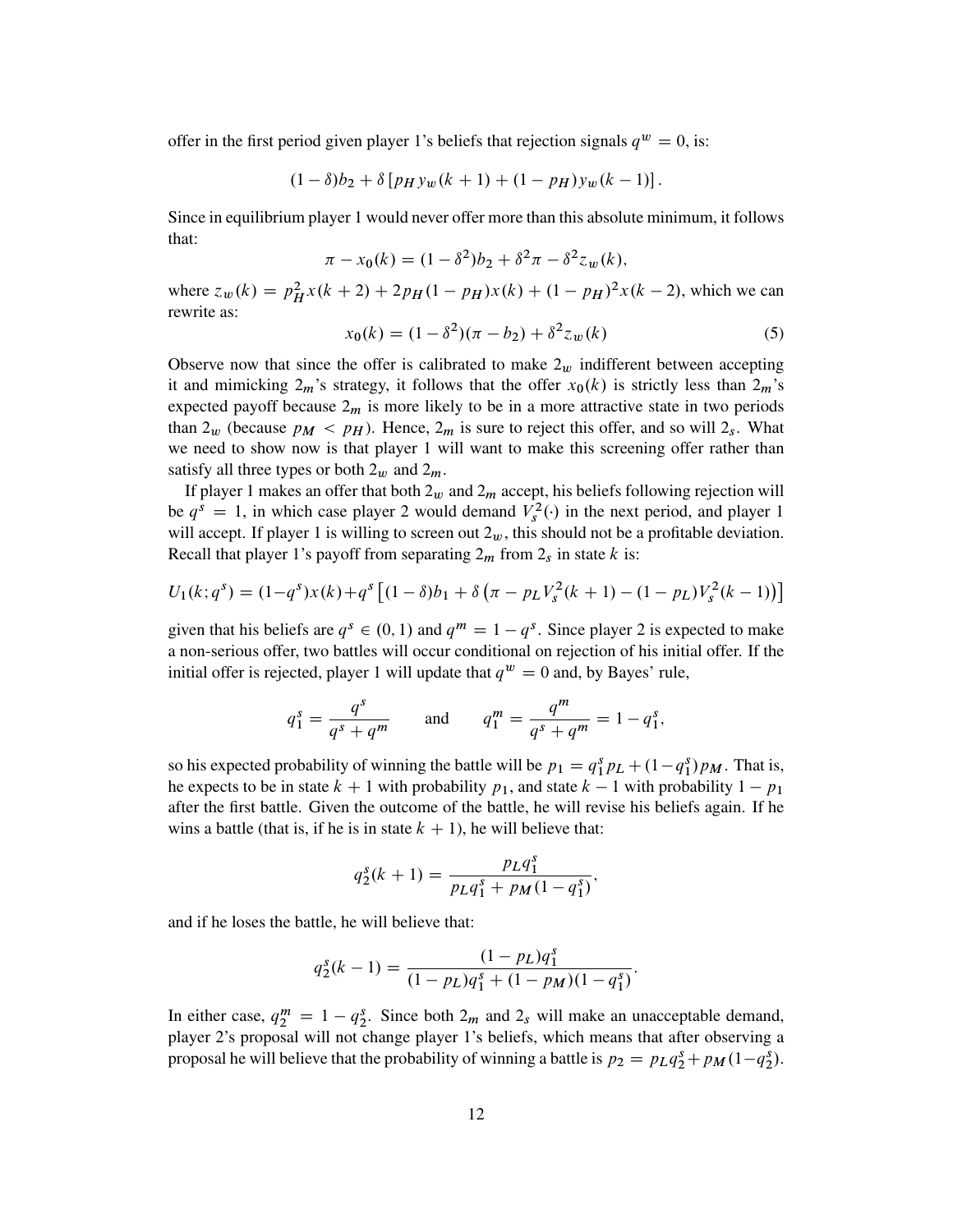Finally, player 1 will update once more based on the outcome of the second battle before he makes his separating offer in the third period. If he wins, he will update that:

$$
q_3^s(k+1) = \frac{p_L q_2^s(k)}{p_L q_2^s(k) + p_M(1 - q_2^s(k))},
$$

and if he loses, he will update to believe that:

$$
q_3^s(k-1) = \frac{(1 - p_L)q_2^s(k)}{(1 - p_L)q_2^s(k) + (1 - p_M)(1 - q_2^s(k))}.
$$

Starting in  $k$ , we need to calculate the beliefs in the third period:

$$
q_{3}^{s}(k+2) = \frac{p_{L}q_{2}^{s}(k+1)}{p_{L}q_{2}^{s}(k+1) + p_{M}(1 - q_{2}^{s}(k+1))} = \frac{p_{L}^{2}q_{1}^{s}}{p_{L}^{2}q_{1}^{s} + p_{M}^{2}(1 - q_{1}^{s})}
$$
  
\n
$$
q_{3}^{s}(k-2) = \frac{(1 - p_{L})q_{2}^{s}(k-1)}{(1 - p_{L})q_{2}^{s}(k-1) + (1 - p_{M})(1 - q_{2}^{s}(k-1))}
$$
  
\n
$$
= \frac{(1 - p_{L})^{2}q_{1}^{s}}{(1 - p_{L})^{2}q_{1}^{s} + (1 - p_{M})^{2}(1 - q_{1}^{s})}
$$
  
\n
$$
q_{3}^{s}(k) = \frac{p_{L}q_{2}^{s}(k-1)}{p_{L}q_{2}^{s}(k-1) + p_{M}(1 - q_{2}^{s}(k-1))}
$$
  
\n
$$
= \frac{p_{L}(1 - p_{L})q_{1}^{s}}{p_{L}(1 - p_{L})q_{1}^{s} + p_{M}(1 - p_{M})(1 - q_{1}^{s})}
$$
  
\n
$$
q_{3}^{s}(k) = \frac{(1 - p_{L})q_{2}^{s}(k+1)}{(1 - p_{L})q_{2}^{s}(k+1) + (1 - p_{M})(1 - q_{2}^{s}(k+1))}
$$
  
\n
$$
= \frac{p_{L}(1 - p_{L})q_{1}^{s}}{p_{L}(1 - p_{L})q_{1}^{s} + p_{M}(1 - p_{M})(1 - q_{1}^{s})}.
$$

Observe that, as expected, the beliefs  $q_3^s(k)$  are the same whether player 1 won the first battle and lost the second or lost the fist but won the second. Given these beliefs, we can now specify player 1's expected payoff from fighting for two periods and making a separating offer in the third:

$$
w(k) = (1 - \delta)b_1 + \delta \left[ (1 - \delta)b_1 + \delta \left( p_1 p_2(k+1)U_1(k+2; q_3^s(k+2)) + p_1(1 - p_2(k+1))U_1(k; q_3^s(k)) + (1 - p_1)p_2(k-1)U_1(k; q_3^s(k)) + (1 - p_1)(1 - p_2(k-1))U_1(k-2; q_3^s(k-2)) \right) \right],
$$
\n
$$
(6)
$$

where we note that  $p_2(k + 1) \neq p_2(k - 1)$  because of the updating from the outcome of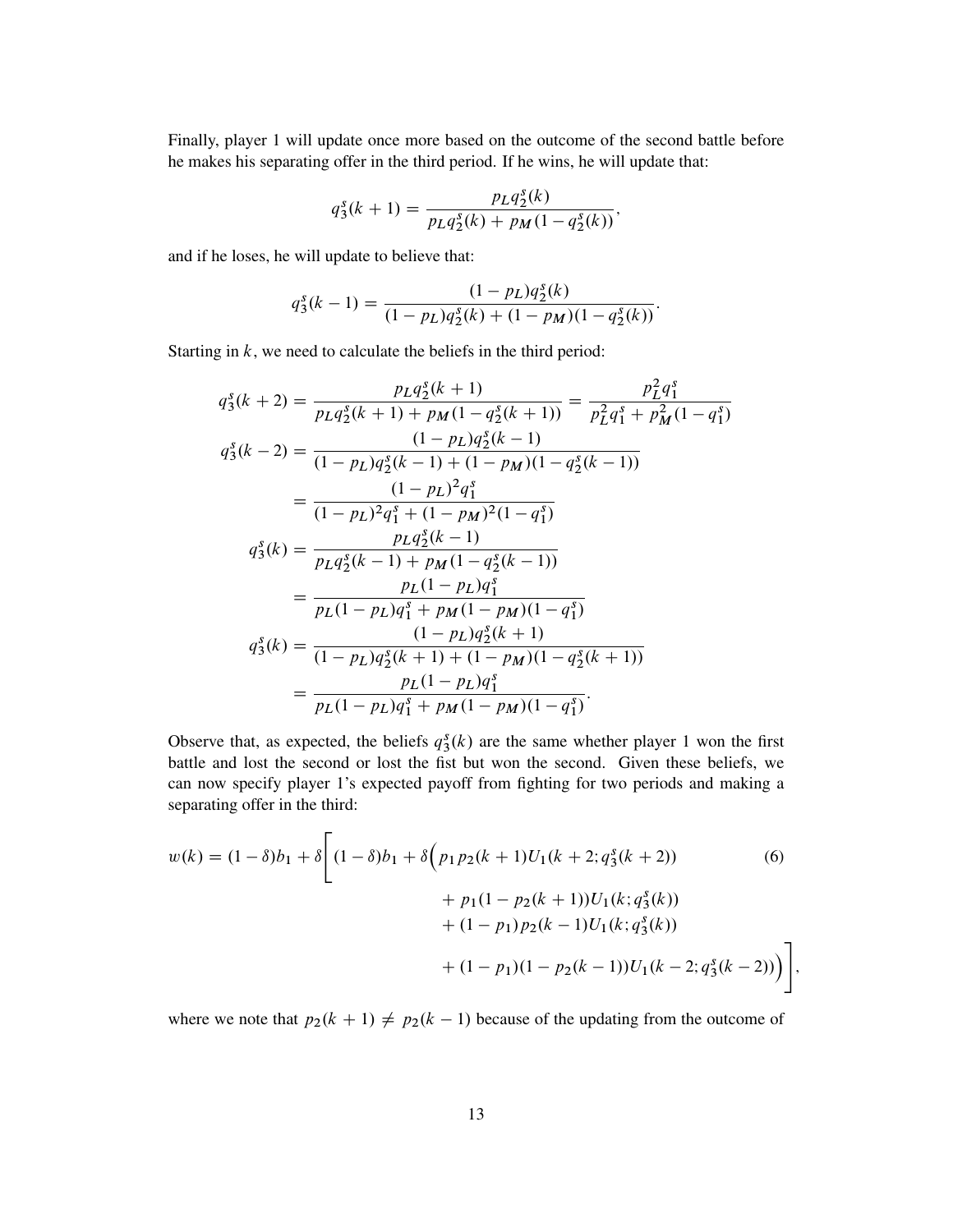the first battle. In fact, simplification gives us:

$$
p_2(k+1) = \frac{p_L^2 q_1^s + p_M^2 (1 - q_1^s)}{p_L q_1^s + p_M (1 - q_1^s)}
$$
  

$$
p_2(k-1) = \frac{p_L (1 - p_L) q_1^s + p_M (1 - p_M) (1 - q_1^s)}{(1 - p_L) q_1^s + (1 - p_M) (1 - q_1^s)}
$$

Using these results, we can now simplify the probabilities as follows:

$$
p_1 p_2(k+1) = p_L^2 q_1^s + p_M^2 (1 - q_1^s)
$$
  

$$
p_1(1 - p_2(k+1)) = p_L(1 - p_L)q_1^s + p_M(1 - p_M)(1 - q_1^s)
$$

and, using  $1 - p_1 = (1 - p_L)q_1^s + (1 - p_M)(1 - q_1^s)$ ,

$$
(1 - p_1)p_2(k - 1) = p_L(1 - p_L)q_1^s + p_M(1 - p_M)(1 - q_1^s)
$$

$$
(1 - p_1)(1 - p_2(k - 1)) = (1 - p_L)^2 q_1^s + (1 - p_M)^2 (1 - q_1^s).
$$

These expressions are, of course, quite intuitive and it is worth noting that  $p_1(1 - p_2(k +$ 1)) =  $(1 - p_1)p_2(k - 1)$ ; that is, the probability of reaching the same state k after two battles (one victory and one loss) is the same no matter which of the two outcomes occurs first. We can rewrite:

$$
U_1(k; q^s) = (1 - q^s)x(k) + q^s z(k)
$$

where  $z(k) = (1 - \delta)b_1 + \delta(\pi - p_L V_s^2(k + 1) - (1 - p_L) V_s^2(k - 1))$ , and now simplify  $w(k)$  from (6) by noting that:

$$
p_1 p_2(k+1)U_1(k+2; q_3^s(k+2)) = p_L^2 q_1^s z(k+2) + p_M^2 (1 - q_1^s) x(k+2)
$$
  
\n
$$
p_1(1 - p_2(k+1))U_1(k; q_3^s(k)) = (1 - p_1)p_2(k-1)U_1(k; q_3^s(k))
$$
  
\n
$$
= p_L(1 - p_L)q_1^s z(k) + p_M(1 - p_M)(1 - q_1^s) x(k),
$$

and

$$
(1-p_1)(1-p_2(k-1))U_1(k-2;q_3^s(k-2)) = (1-p_L)^2 q_1^s z(k-2) + (1-p_M)^2 (1-q_1^s)x(k-2).
$$

Putting everything together simplifies  $w(k)$  from (6) as follows:

$$
w(k) = (1 - \delta^2)b_1 + \delta^2 \Big[ p_L^2 q_1^s z(k+2) + p_M^2 (1 - q_1^s) x(k+2) + 2 (p_L(1 - p_L) q_1^s z(k) + p_M(1 - p_M)(1 - q_1^s) x(k)) + (1 - p_L)^2 q_1^s z(k-2) + (1 - p_M)^2 (1 - q_1^s) x(k-2) \Big]
$$

Since player 1's payoff from offering a separating  $x_0(k)$  must be at least as good as making an offer only  $2<sub>s</sub>$  would reject, it follows that we have to show:

$$
q^{w}x_0(k) + (1 - q^{w})w(k) \ge (1 - q^{s})x_d(k) + q^{s}z(k),
$$
\n(7)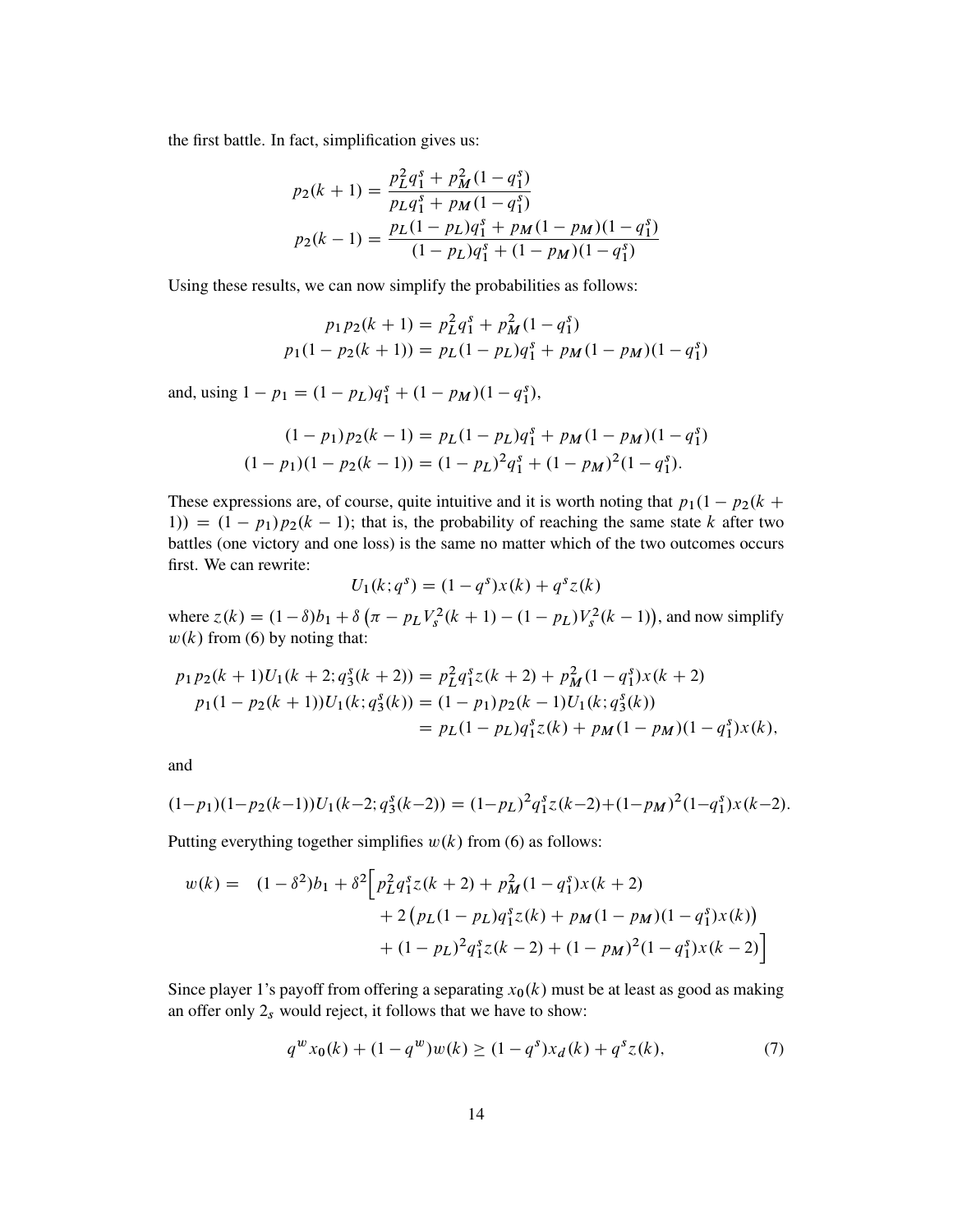where  $x_d(k)$  is the deviating offer that both  $2_w$  and  $2_m$  accept, and  $z(k)$ , as before, is the continuation payoff from fighting one battle and settling. Observe now that since  $x_d(k)$ must induce  $2<sub>m</sub>$ 's acceptance given that player 1 will settle immediately next period (and if it does that, it will certainly induce  $2<sub>w</sub>$ 's acceptance as well), it follows that it must be equivalent to  $x(k)$  from (1). That is,

$$
x_d(k) = \pi - (1 - \delta)b_2 - \delta \left[ p_M V_s^2(k+1) + (1 - p_M) V_s^2(k-1) \right].
$$

By our assumption that  $q^{s}(k) \leq \overline{q}^{s}(k)$ , it follows that player 1 would prefer to separate  $2_m$  from  $2_s$  in the initial period:  $(1 - q^s)x_d(k) + q^s z(k) \ge V_s^1(k)$ . This implies that it is sufficient to show that he will be willing to separate  $2<sub>w</sub>$  from  $2<sub>m</sub>$ . That is, that (7) can be satisfied. Note now that  $x_d(k) > z(k)$  simplifies to

$$
(1 - \delta)(\pi - b_1 - b_2) > \delta(p_M - p_L) \left[ V_s^2(k + 1) < V_s^2(k - 1) \right],
$$

which always holds because the left-hand side is positive and the right-hand side is negative because  $V_s^2(k + 1) < V_s^2(k - 1)$ . Furthermore, since  $x_d$  is the offer that  $2_m$  accepts rather than wait one period to settle as if she were  $2<sub>s</sub>$ , it follows that  $x<sub>d</sub> < \hat{x}<sub>d</sub>$ , where  $\hat{x}<sub>d</sub>$  is the offer she would accept if she had to wait two periods for the same settlement. (That is, player 1 gets a larger share because player 2's expected payoff from the longer delay is lower). Since  $2<sub>w</sub>$  is more likely to end up in the less advantageous state after two battles compared to  $2<sub>m</sub>$ , it follows that player 1 can keep an even larger share if he were to offer  $\hat{x}_0$ that would satisfy  $2_w$  instead of her waiting two periods to settle as if she were  $2_s$ ; that is,  $\hat{x}_d < \hat{x}_0$ . Finally, since getting the share  $2_s$  is better than getting the share of  $2_m$ , it follows that  $2<sub>w</sub>$ 's payoff from waiting two periods to obtain  $2<sub>m</sub>$ 's share is even lower, which means player 1 can obtain an even larger share:  $x_0 > \hat{x}_0$ . But now these inequalities imply that  $x_0 > \hat{x}_0 > \hat{x}_d > x_d \Rightarrow x_0 > x_d$ . Rewriting (7) in terms of  $q^w$  yields:

$$
q^{w} \ge \frac{q^{s}z(k) + (1 - q^{s})x_{d}(k) - w(k)}{x_{0}(k) - w(k)} \equiv \underline{q}^{w}(k).
$$
 (8)

Note now that  $x_0(k) > x_d(k) > z(k)$  implies that  $x_0(k) > q^s z(k) + (1 - q^s)x_d(k)$ , which in turn means that the denominator is larger than the numerator. That is,  $q^w(k)$ is a valid probability. That is, there exist values  $q_w \in [q^w, 1)$  such that player 1 would prefer to screen out  $2_w$  in the first period rather than make an offer than both  $2_w$  and  $2_m$ would accept. This also implies that he would not make an offer that all three types would accept. Observe that, as before, the condition that makes such separation profitable involves player 1's belief about the weak type: player 1 must think he is facing  $2_w$  with high enough probability to induce him to risk delay and fighting by making an offer that only  $2_w$  would accept.

A numerical example with  $q^w = 0.60$ ,  $q^m = 0.36$ ,  $q^s = 0.04$  and  $p_H = 0.95$  (with the rest of the parameters as in the example from the two-type case) produces the equilibrium in which player 1 screens out  $2_w$ . Note that conditional on rejection,  $q_1^s = 0.10$ , which reduces the continuation game to the one shown in Table 2.

#### **5 Conclusion**

The original Proposition 2 only identified one form of the equilibrium in which player 1 screens out each type, while the strong player 2 signals by making unacceptable proposals.